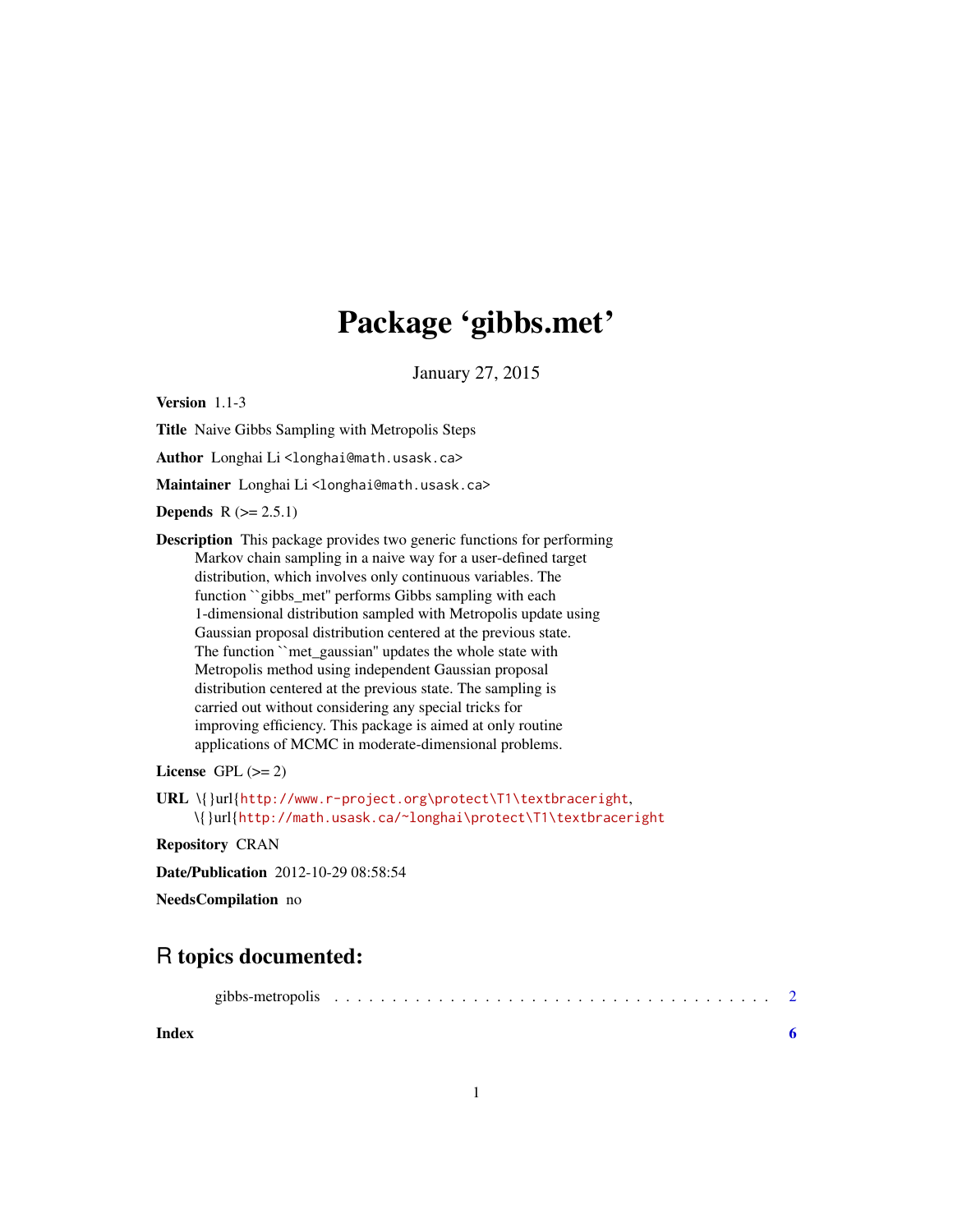<span id="page-1-0"></span>

#### Description

The function gibbs\_met performs Gibbs sampling with each 1-dimensional distribution sampled with Metropolis update using Gaussian proposal distribution centered at the previous state. The function met\_gaussian updates the whole state with Metropolis method using independent Gaussian proposal distribution centered at the previous state. The sampling is carried out without considering any special tricks for improving efficiency. The functions are written for routine applications in moderate-dimensional problems.

#### Usage

```
gibbs_met(log_f,no_var,ini_value,
          iters,iters_per.iter=1,iters_met,stepsizes_met, ...)
met_gaussian(log_f, no_var, ini_value,
             iters,iters_per.iter=1,stepsizes_met, ...)
```
#### Arguments

| $log_f$                | the log of the density function from which one wants to sample.                                                                                                                                                                                                                                                                              |
|------------------------|----------------------------------------------------------------------------------------------------------------------------------------------------------------------------------------------------------------------------------------------------------------------------------------------------------------------------------------------|
| no_var                 | the number of variables to be sampled.                                                                                                                                                                                                                                                                                                       |
| ini_value              | the initial value.                                                                                                                                                                                                                                                                                                                           |
| iters, iters_per. iter |                                                                                                                                                                                                                                                                                                                                              |
|                        | Run iters super-transition, each consisting of iters_per.iter single Markov<br>chain update (using Gibbs sampling or Metropolis sampling). Only the state at<br>the end of each super-transition is saved and returned.                                                                                                                      |
| iters_met              | iterations of updating each 1-dim conditional distribution with Metropolis method<br>in Gibbs sampling using the function gibbs_met.                                                                                                                                                                                                         |
| stepsizes_met          | a vector of length no_var, with stepsizes_met[i] being the standard devi-<br>ation of Gaussian proposal for updating 'i'th variable, which is used either in<br>Gibbs sampling for sampling from the 'i'th conditional distribution, or used in<br>multivariate Metropolis sampling (using the function met_gaussian) for 'i'th<br>variable. |
| .                      | extra arguments needed to compute log_f.                                                                                                                                                                                                                                                                                                     |

#### Value

a matrix with dim (iters  $+1$ )  $*$  no\_var is returned, with each row for an iteration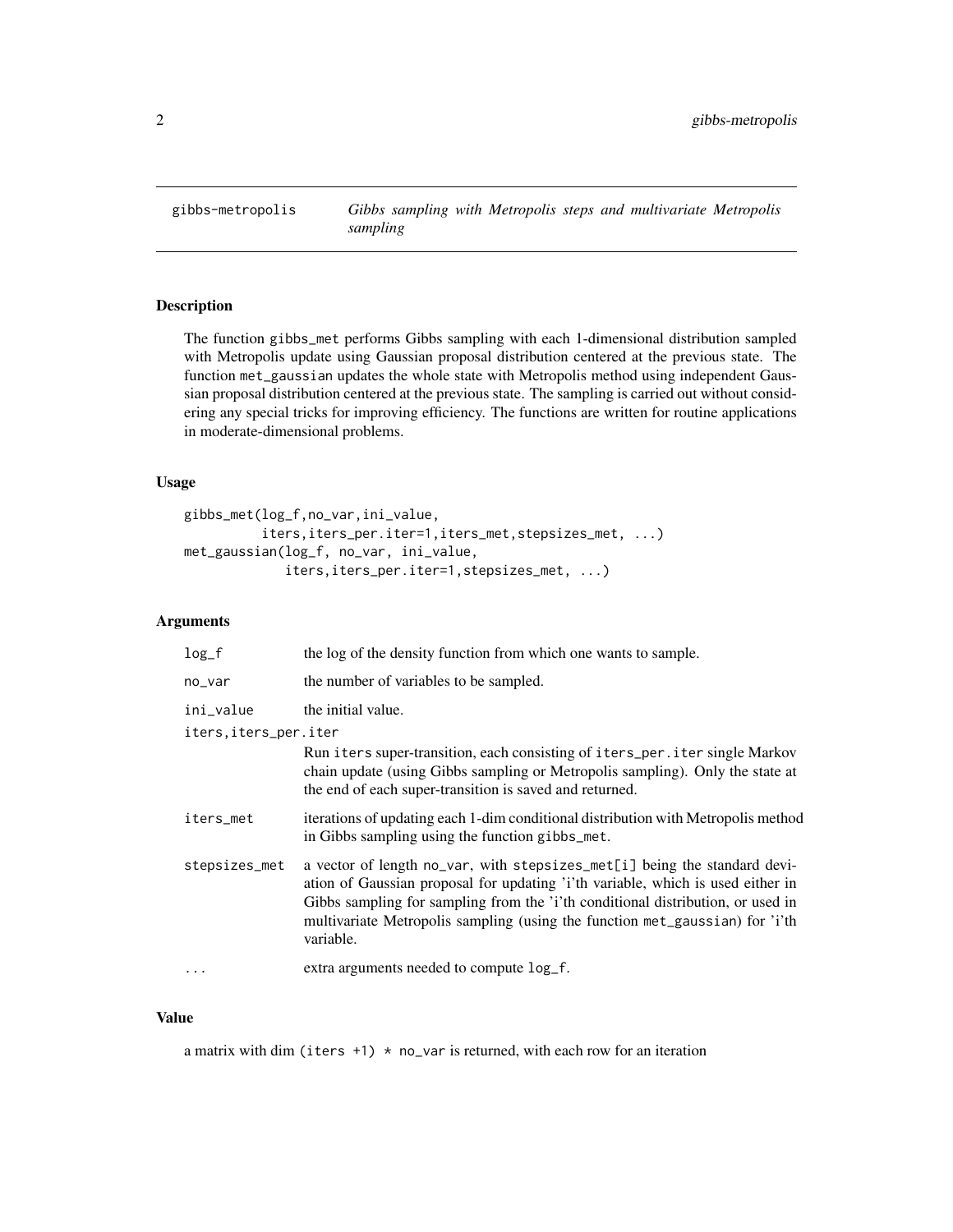#### gibbs-metropolis

#### **Examples**

```
##
      demonstration by sampling from bivariate normal distributions
## the function computing the log density function of multivariate normal
## x--- a vector, the p.d.f at x will be computed## mu
        --- the mean vector of multivariate normal distribution
## A--- the inverse covariance matrix of multivariate normal distribution
log_pdf_mnormal \leftarrow function(x, mu, A)€
   0.5 \times (-length(mu) \times log(2 \times pi) + sum(log(svd(A) \text{ad})) - sum(t(A \times (x-mu)) \times (x-mu)) )\lambda## sampling from a bivariate normal distribution with correlation 0.1,
## both marginal standard deviations 1, mean vector (0,5)
A \leftarrow solve(matrix(c(1, 0.1, 0.1, 1), 2, 2))mc_mvn \leq gibbs_met(log_f=log_pdf_mnormal,no_var=2,
                 ini_value=c(0,0), iters=400, iters_met=2,
                 stepsizes_met=c(0.5,0.5), mu=c(0,5), A = A)
postscript("mc_mvn_lowcor.eps",width=7,height=8,horiz=FALSE)
par(mfrow=c(2,2), oma=c(0,0,1,0))## looking at the trace of Markov chain in the first 100 iterations
plot(mc_mvn[1:100,1],mc_mvn[1:100,2],type="b",pch=20,
    main="Markov chain trace of both variables")
## looking at the trace of Markov chain for a variable
plot(mc_mvn[,1],type="b",pch=20, main="Markov chain trace of the 1st variable")
## looking at the QQ plot of the samples for a variable
qqnorm(mc_mvn[-(1:50),1],main="Normal QQ plot of the 1st variable")
## looking at the ACF of the samples for a variable
acf(mc_mvn[,1],main="ACF plot of the 1st variable")
title(main="Gibbs sampling for a bivariate normal with correlation 0.1",
     outer=TRUE)
dev.off()## checking the correlation of samples
cat("The sample correlation is", cor(mc_mvn[-(1:50),1], mc_mvn[-(1:50),2]),"\n")
##
      demonstration by sampling from a mixture bivariate normal distribution
```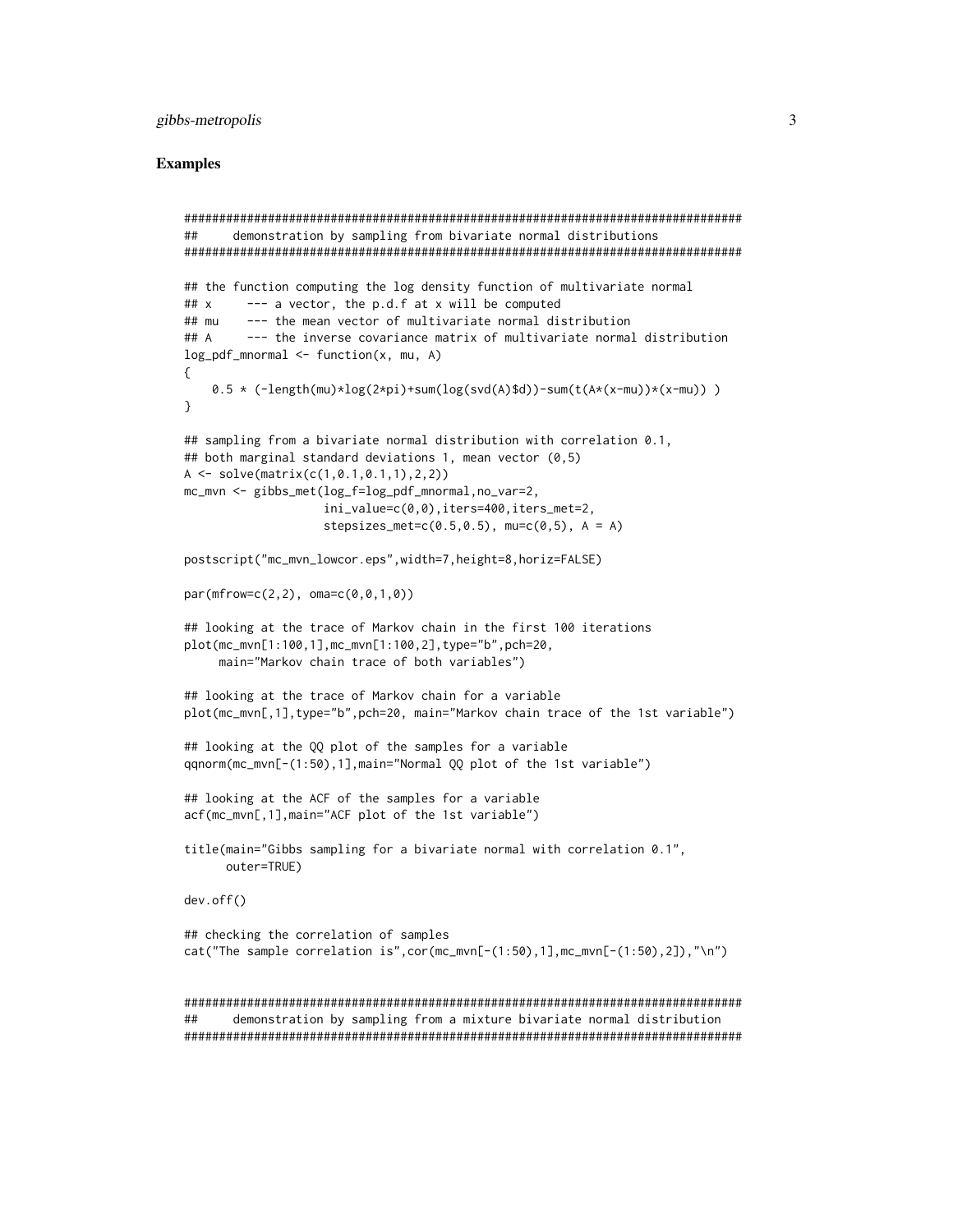```
## the function computing the log density function of mixture multivariate normal
## x --- a vector, the p.d.f at x will be computed
## mu1,mu2 --- the mean vectors of multivariate normal distributions
## A1, A2 --- the inverse covariance matrice of multivariate normal distributions
## mixture proportion is 0.5
log_pdf_t wonormal <- function(x, mu1, A1, mu2, A2)
{ log_sum_exp(c(log_pdf_mnormal(x,mu1,A1),log_pdf_mnormal(x,mu2,A2))
              )
}
log\_sum\_exp \leftarrow function(lx)\{ ml \leq max(lx)ml + log(sum(exp(lx-ml)))
}
## set parameters defining a mixture bivariate distribution
A1 <- solve(matrix(c(1,0.1,0.1,1),2,2))
A2 <- solve(matrix(c(1,0.1,0.1,1),2,2))
mu1 < -c(0, 0)mu2 < -c(4, 4)## performing Gibbs sampling
mc_mvn <- gibbs_met(log_f=log_pdf_twonormal,no_var=2,ini_value=c(0,0),
                   iters=400,iters_met=2,stepsizes_met=c(0.5,0.5),
                   mu1=mu1,mu2=mu2,A1=A1,A2=A2)
postscript("mc_mvn_closemix.eps",width=7,height=8,horiz=FALSE)
par(mfrow=c(2,2), oma=c(0,0,2,0))
## looking at the trace of Markov chain in the first 100 iterations
plot(mc_mvn[,1],mc_mvn[,2],type="b",pch=20,
     main="Markov chain trace of both variables")
## looking at the trace of Markov chain for a variable
plot(mc_mvn[,1],type="b",pch=20, main="Markov chain trace of the 1st variable")
## looking at the trace of Markov chain for a variable
plot(mc_mvn[,2],type="b",pch=20, main="Markov chain trace of the 2nd variable")
## looking at the ACF of the samples for a variable
acf(mc_mvn[,1],main="ACF plot of the 1st variable")
title(main="Gibbs sampling for a mixture of two bivariate normal distributions
with locations (0,0) and (4,4)', outer=TRUE)
dev.off()
## checking the correlation of samples
cat("The sample correlation is",cor(mc_mvn[-(1:50),1],mc_mvn[-(1:50),2]),"\n")
```
###############################################################################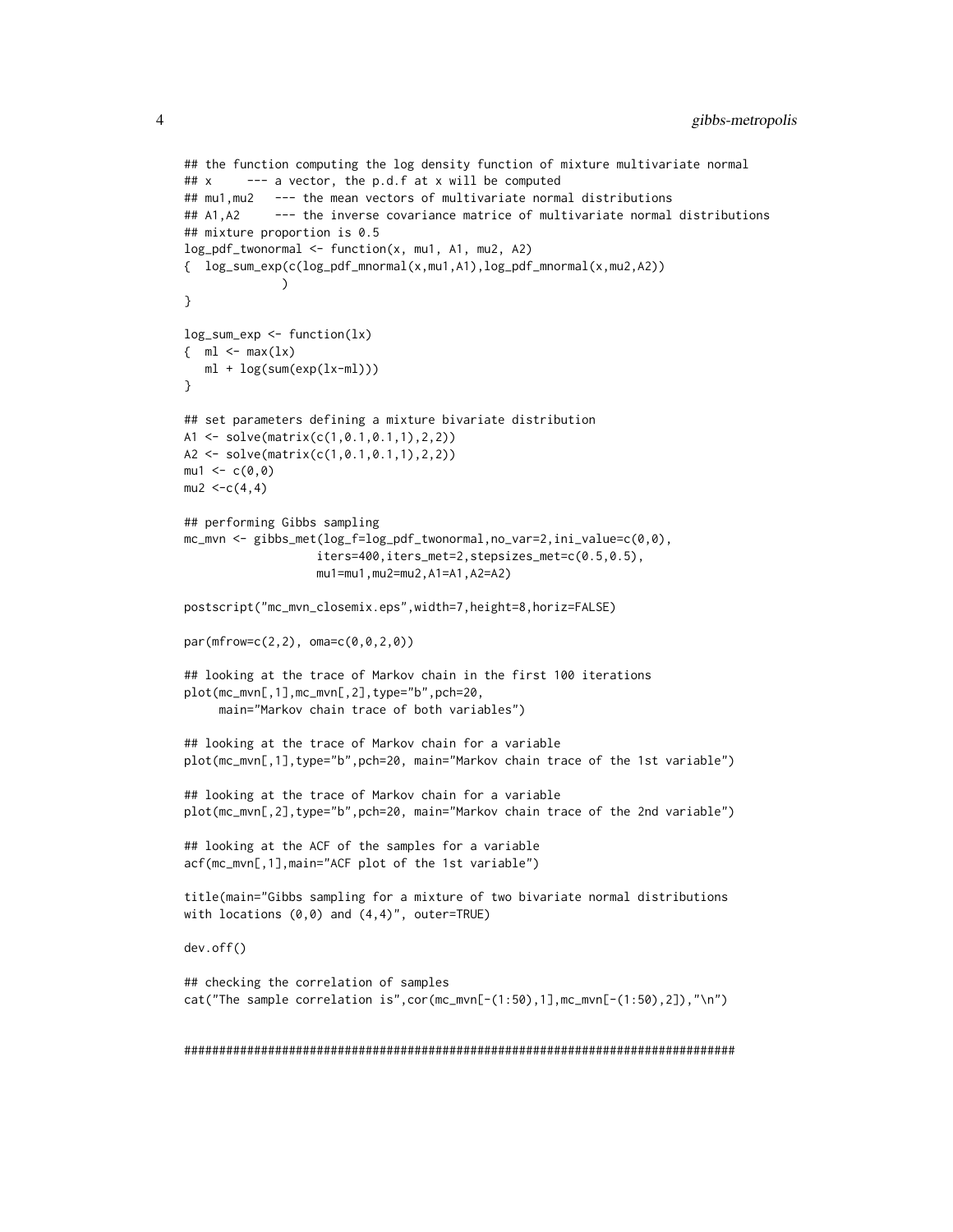```
## Sampling from a mixture bivariate normal distribution with Metropolis method
###############################################################################
## set parameters defining a mixture bivariate distribution
A1 <- solve(matrix(c(1,0.1,0.1,1),2,2))
A2 <- solve(matrix(c(1,0.1,0.1,1),2,2))
mu1 < -c(0, 0)mu2 < -c(6, 6)## performing Gibbs sampling
mc_mvn <- met_gaussian(log_f=log_pdf_twonormal,no_var=2,ini_value=c(0,0),
                       iters=400,iters_per.iter=2,stepsizes=c(1,1),
                       mu1=mu1,mu2=mu2,A1=A1,A2=A2)
postscript("mc_mvn_farmix_met.eps",width=7,height=8,horiz=FALSE)
par(mfrow=c(2,2), oma=c(0,0,2,0))
## looking at the trace of Markov chain in the first 100 iterations
plot(mc_mvn[,1],mc_mvn[,2],type="b",pch=20,
     main="Markov chain trace of both variables")
## looking at the trace of Markov chain for a variable
plot(mc_mvn[,1],type="b",pch=20, main="Markov chain trace of the 1st variable")
## looking at the trace of Markov chain for a variable
plot(mc_mvn[,2],type="b",pch=20, main="Markov chain trace of the 2nd variable")
## looking at the ACF of the samples for a variable
acf(mc_mvn[,1],main="ACF plot of the 1st variable")
title(main="Sampling with Metropolis method for a mixture of two bivariate normal
distributions with locations (0,0) and (6,6)", outer=TRUE)
dev.off()
## checking the correlation of samples
cat("The sample correlation is",cor(mc_mvn[-(1:50),1],mc_mvn[-(1:50),2]),"\n")
```